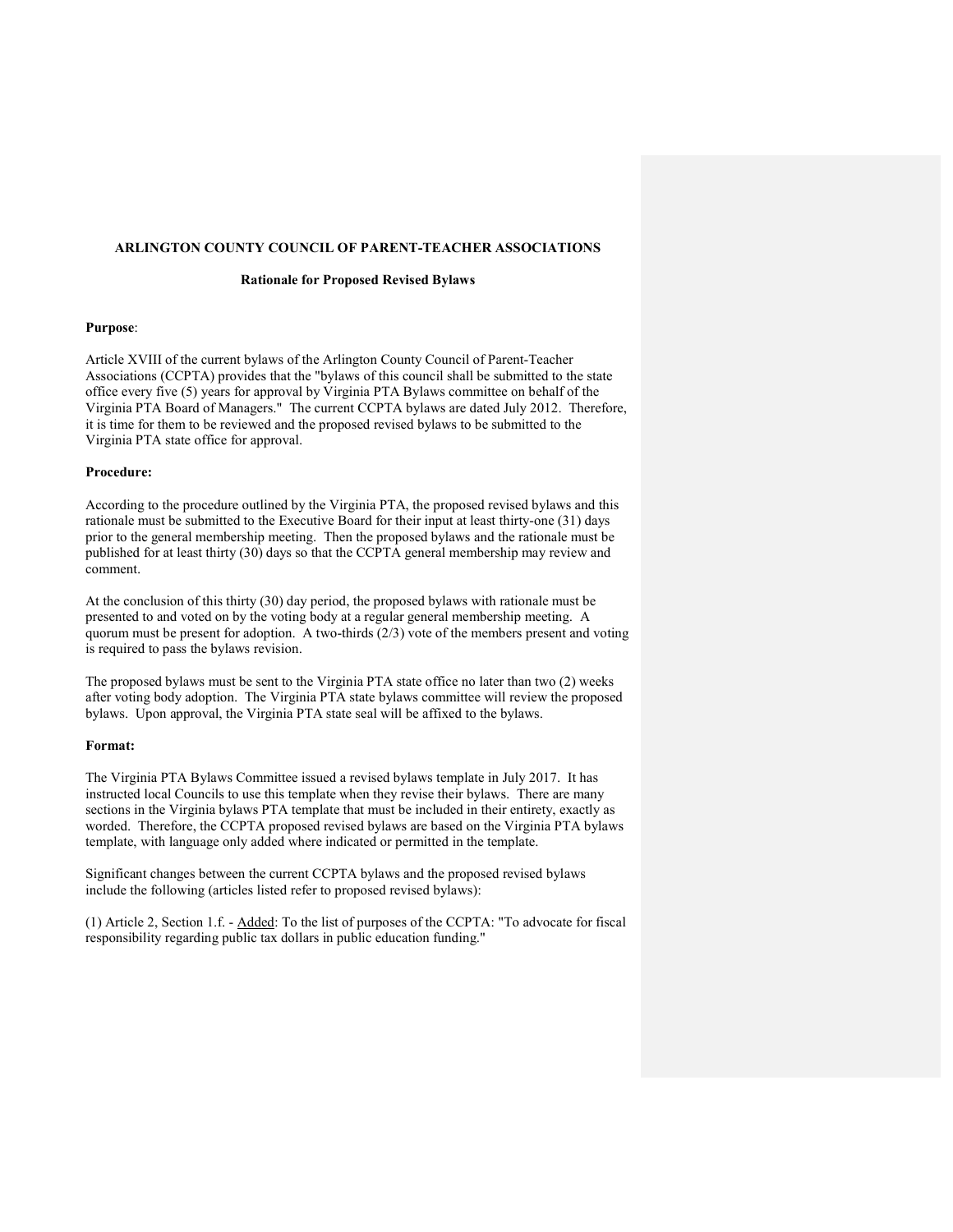(2) Article 3.b. - Changed: The following basic policy of the CCPTA: "shall seek to participate in the decision-making process establishing school policy" (current bylaws) was changed to this principle of the CCPTA: "shall seek to participate in the decision-making process by influencing school policy and advocating for children's issues."

(3) Article 3 - Deleted from current bylaws:

"No part of the net earnings of the association shall inure to the benefit of, or be distributable to its members, directors, trustees, officers or other private persons except that the association shall be authorized and empowered to pay reasonable compensation for services rendered and to make payments and distribution in furtherance of the purposes set forth in Article III hereof."

"Notwithstanding any other provision of these articles, the association shall not carry on any activities not permitted to be carried on (i) by an association exempt from Federal income tax under Section  $501(c)$  (3) of the Internal Revenue Code, or (ii) by an association, contributions to which are deductible under Section 170(c)(2) of the Internal Revenue Code."

"The association or members in their official capacities shall not, directly or indirectly, participate or intervene (in any way, including publishing or distributing of statements) in any political campaign on behalf of, or in opposition to, any candidate for public office, or devote more than an insubstantial part of its activities to attempting to influence legislations by propaganda or otherwise."

"The association may cooperate with other associations and agencies concerned with child welfare, but a PTA representative shall make no commitments that bind the group he/she represents."

(4) Article 4 - Changed: Two separate articles in the current bylaws (Article II: Articles of Organization, and Article IV: Relationship with national PTA and Virginia PTA) were combined into one article in the proposed revised bylaws (Article 4: Relationship with National PTA, Virginia PTA and Constituent Associations)

(5) Article 4, Section 3.b. - Added: A secretary as a required officer

(6) Article 4, Section 3.e. - Changed: A council in good standing shall: "Submit[s] a copy of the fiscal year-end audit report and minutes of the meeting at which it was adopted shall be sent to the state office within thirty (30) days following the adoption of the audit report by the general membership" (current bylaws) was changed to "Submit a copy of the fiscal year-end audit report to the Virginia PTA state office within fifteen (15) days following the adoption of the audit report by the general membership."

(7) Article 4, Section 10 - Changed: "The members of the nominating committee for officers of a constituent association shall be elected by the membership, Board of Directors/Managers, Executive Board, or Executive Committee" (current bylaws language) was changed to "The members of the nominating committee for officers of a council PTA shall be elected by the voting body."

Commented [M1]: Return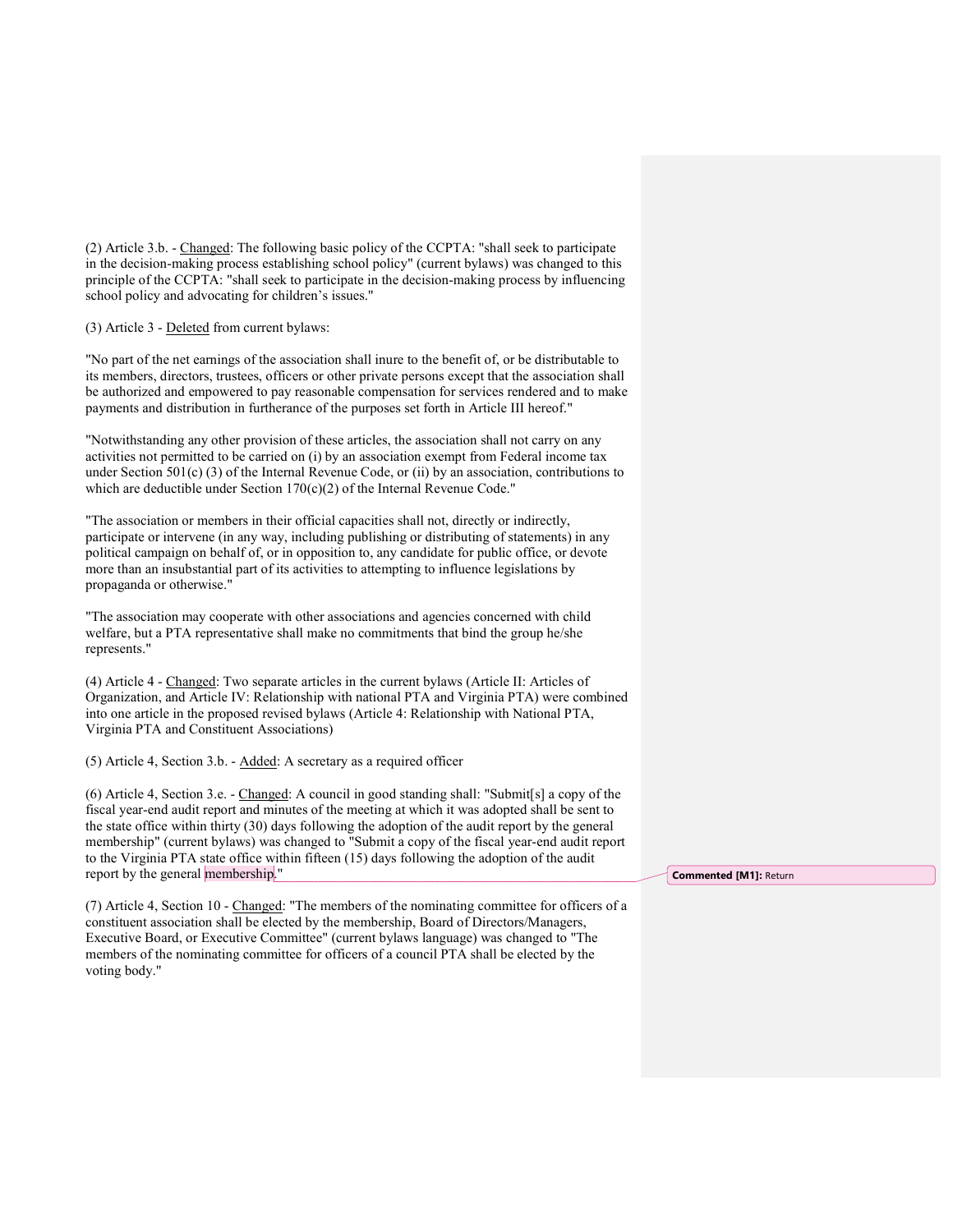(8) Article 4, Section 16.a.1. - Changed: In the event that the executive board adopts a written resolution recommending that the council be dissolved and directing that the question of such dissolution be submitted to a vote: "All funds shall be frozen until the question of dissolution is decided" was changed to "Only those funds approved by the voting body in the current budget year may be spent."

(9) Article 4, Section 16.b., c., e., and h. - Added: In the event that the executive board adopts a written resolution recommending that the council be dissolved and directing that the question of such dissolution be submitted to a vote:

- Written notice stating the purpose of such meeting to consider dissolving the council shall be given to each local unit at least thirty (30) days prior to the date of such meeting. Such meeting shall be held only during the academic school year.
- A dissolution quorum must be met for the voting body of the council to consider the resolution to dissolve. The dissolution quorum includes the required quorum for general membership meetings per council bylaws plus a majority of the executive board members.
- Voting shall be by ballot.
- Upon adoption to dissolve, the council's charter will be withdrawn by Virginia PTA in accordance with state bylaws.

(10) Article 5, Sections 6 and 7 - Changed: "Only delegates from local units in good standing with Virginia PTA and National PTA may participate in the business of the council" (current bylaws) was changed to "Only the voting body of this council may participate in the business of the council."

(11) Article 5 - Deleted: "This council PTA shall conduct an annual enrollment of members but may admit local PTA/PTSAs to membership at any time."

(12) Article 6, Section 3.a. - Added: "Each member of the nominating committee must be a member of a local PTA/PTSA in good standing within the council."

(13) Article 6, Section 5: Changed: "Officers shall serve for a term of one (1) year or until their successors take office" (current bylaws) was changed to " Officers shall serve for a term of two (2) years or until their successors are elected."

(14) Article 6, Section 5 - Added: "No person shall hold more than one (1) elected office at a time on this council board. No council officer shall serve more than . . . four (4) years in the same office."

(15) Article 6, Section 6.b. - Added: "In the event of a vacancy in the office of president, and also in the absence of a vice president, the general membership shall elect the next president."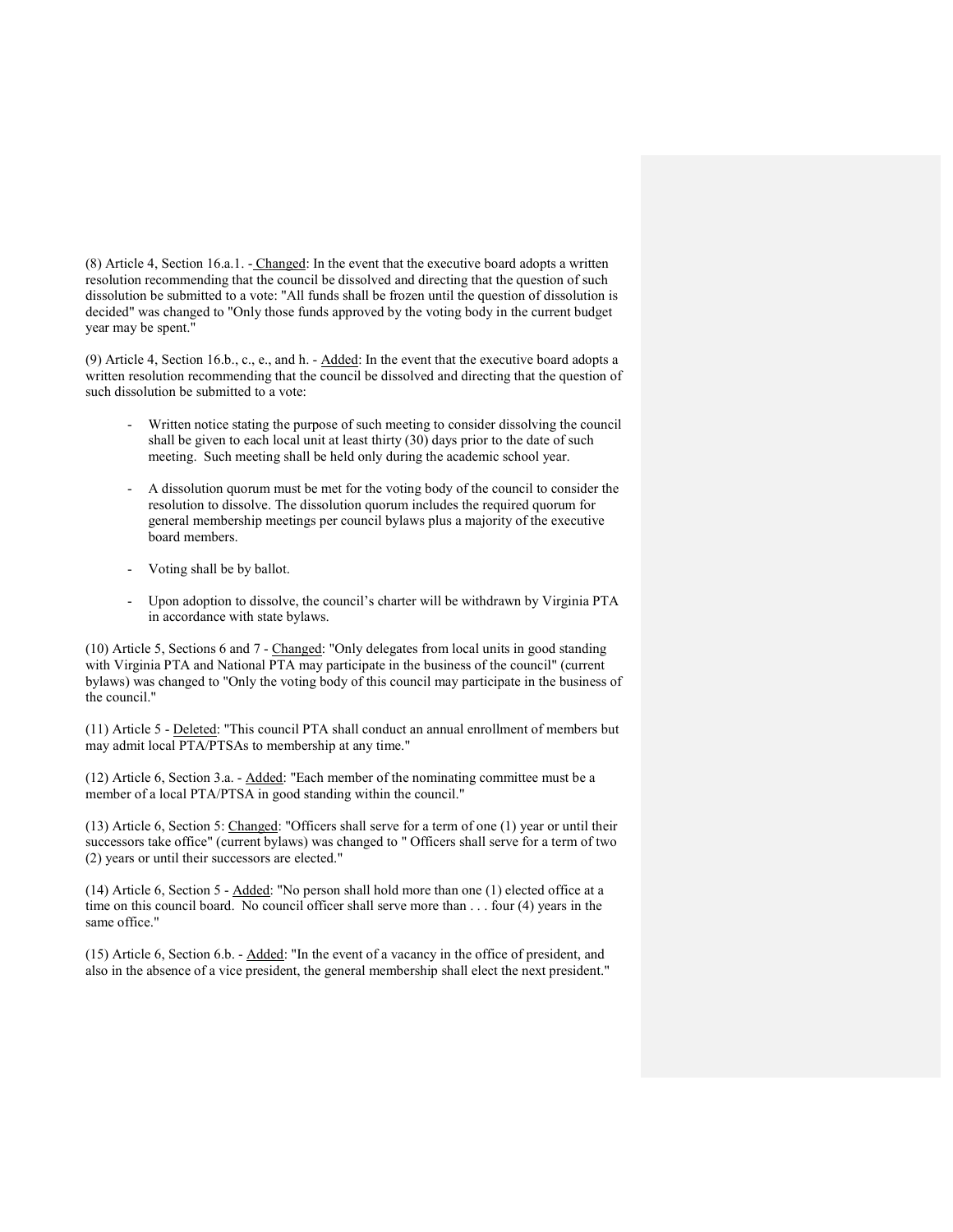(16) Article 7, Section 2 - Deleted: "The vice-president shall be a member ex-officio of all committees except the nominating committee."

(17) Article 9, Section 3 - Added: The following duties for the Executive Board:

- Work to strengthen the local units in its membership and assist the district in the formation of new PTA/PTSAs within the council boundaries.
- Act as liaison between the district PTA and all local units within its boundaries. The district shall organize and strengthen units by working through councils.
- Support local units in achieving and maintaining good standing status.
- Carry on effectively with the work of National PTA, Virginia PTA and Northern Virginia District PTA.
- Coordinate policies and current programs of local units with those of Virginia PTA.
- Submit votes cast by local unit members in their respective council for the Proposed Legislation Program of the Virginia PTA to the District's tabulation.
- Provide for conference and cooperation among the member units on matters of mutual concern within the council boundaries.

(18) Article 9, Section 6 - Changed: "Regular meetings of the executive board shall be held, the time to be fixed by the board at its first meeting of the year" (current bylaws) was changed to "The executive board shall hold at least four (4) meetings during the year. The time and place of meetings shall be set at the first meeting of the executive board after their election."

(19) Article 9, Sections 7 - 9 - Added: The following requirements to the article on the Executive Board:

- The council shall promote the use of Virginia PTA and National PTA publications.
- The council shall be a unit in good standing as prescribed in these bylaws.
- The council shall not legislate for local PTA/PTSA units; that is a council shall not impose any action on the local PTA/PTSA units. However, by a majority vote of the local PTA/PTSA units' general membership, the council may initiate action in matters of common interest within council boundaries. Councils may address legislative items or issues if the position on the legislative item or issue does not conflict with that of Virginia PTA Legislation Program. The council's name must be used and not that of Virginia PTA.